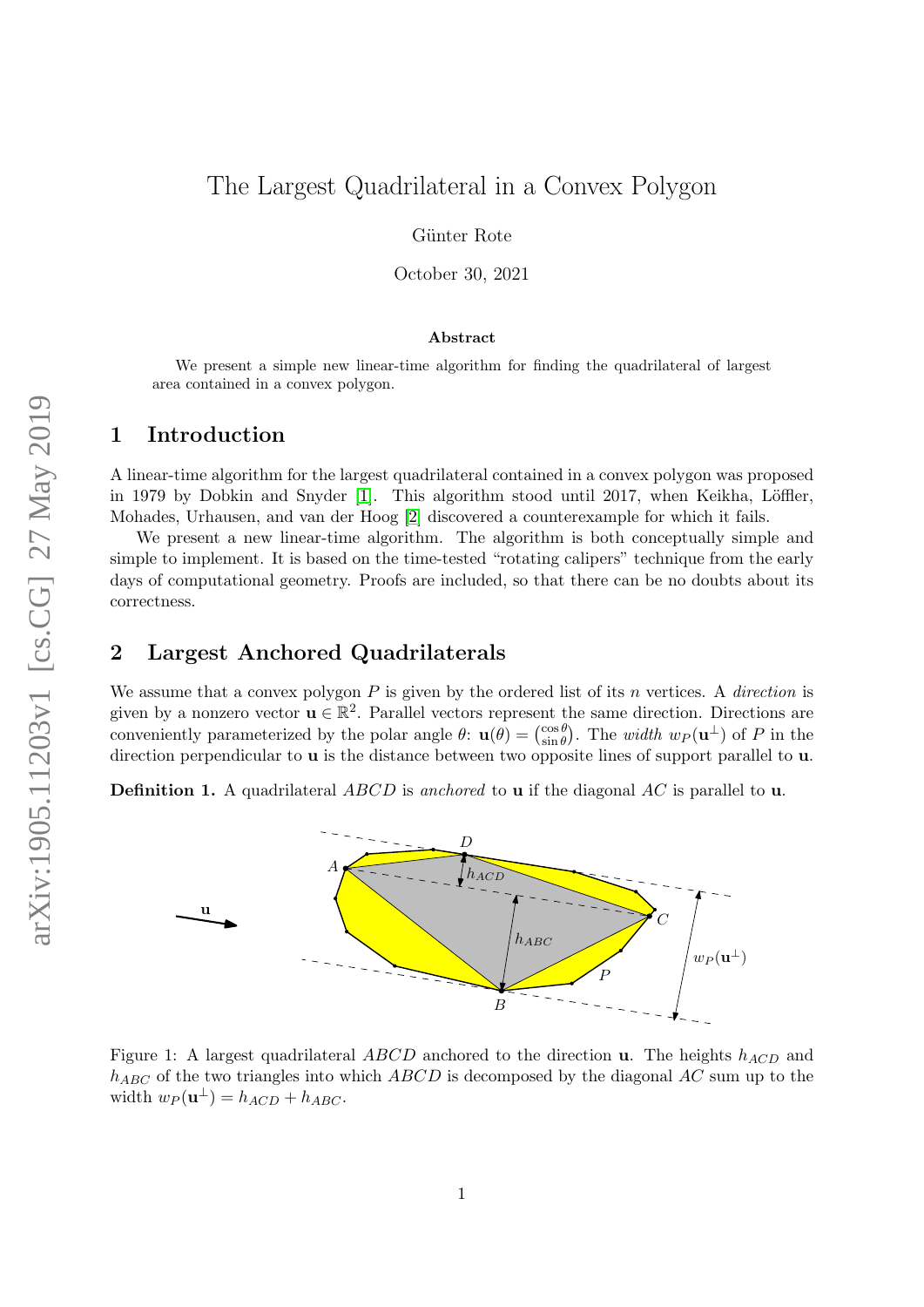**Lemma 1.** Let P be a convex region in the plane and  $\bf{u}$  be a direction. A quadrilateral ABCD of largest area that is contained in  $P$  and anchored to **u** is found as follows, see Figure [1:](#page-0-0)

- <span id="page-1-2"></span>a) AC is a longest segment contained in P parallel to  $\bf{u}$ .
- <span id="page-1-0"></span>b) B and D are points where two opposite lines of support parallel to  $\bf{u}$  touch P.

Every quadrilateral satisfying these conditions is optimal, and its area is

<span id="page-1-1"></span>
$$
\frac{1}{2}|AC| \cdot w_P(\mathbf{u}^\perp). \tag{1}
$$

Proof. The quadrilateral ABCD is composed from the triangles ABC and ACD, which share the common base AC. Therefore, for any fixed segment AC parallel to **u**, the area of ABCD is largest if the distance of B and D from the line  $AC$  is maximized, because these distances are the heights of the triangles  $ABC$  and  $ACD$  over their common base  $AC$ . Therefore, the choice of B and D according to [\(b\)](#page-1-0) is clear, and the area of  $ABCD$  is [\(1\)](#page-1-1). The only quantity that is left to optimize in this formula is  $|AC|$ , and this justifies [\(a\)](#page-1-2).  $\Box$ 

The idea is to construct the largest anchored quadrilaterals  $A(\theta)B(\theta)C(\theta)D(\theta)$  for all directions  $\mathbf{u}(\theta)$  in the range  $0^{\circ} < \theta < 180^{\circ}$  and select the largest among them. By Lemma [1,](#page-0-1) this task can be separated into two subtasks. Finding point pairs  $B(\theta)$ ,  $D(\theta)$  that satisfy condition [\(b\)](#page-1-0) and finding longest contained segments  $A(\theta)C(\theta)$ , for all directions  $\mathbf{u}(\theta)$ . As we will show in Section [3,](#page-2-0) both tasks can easily be carried out with the classical rotating-calipers technique:

<span id="page-1-3"></span>**Lemma 2.** In  $O(n)$  time, one can find direction angles  $0^{\circ} = \theta_0 < \theta_1 < \cdots < \theta_{i-1} < \theta_i < \cdots <$  $\theta_k < \theta_{k+1} = 180^{\circ}$ , and two sequences of (not necessarily distinct) vertices  $B_1, B_2, \ldots, B_{k+1}$  and  $D_1, D_2, \ldots, D_{k+1}$ , with  $k \leq n$ , such that in each closed interval  $[\theta_{i-1} \ldots \theta_i]$ , the points  $B_i$  and  $D_i$ satisfy condition [\(b\)](#page-1-0) of Lemma [1](#page-0-1) for  $\mathbf{u}(\theta)$ .

<span id="page-1-4"></span>**Lemma 3.** In  $O(n)$  time, one can find direction angles  $0^{\circ} = \theta'_0 < \theta'_1 < \cdots < \theta'_{i-1} < \theta'_i < \cdots <$  $\theta'_n < \theta'_{n+1} = 180^{\circ}$ , and a sequence of vertex-edge pairs  $(Q_1, e_1), (Q_2, e_2), \ldots, (Q_{n+1}, e_{n+1}),$  such that for any  $\theta$  in each closed interval  $[\theta'_{i-1} \dots \theta'_{i}],$  a longest segment  $A(\theta)C(\theta)$  contained in P parallel to  $\mathbf{u}(\theta)$  can be found by intersecting the line through  $Q_i$  parallel to  $\mathbf{u}(\theta)$  with the edge  $e_i$ .

From there it is clear how to proceed. We merge the lists of breakpoints  $\theta_0, \theta_1, \ldots$  and  $\theta'_0, \theta'_1, \ldots$  and obtain a list of  $O(n)$  intervals such that in each interval, there are largest anchored quadrilaterals  $A(\theta)B(\theta)C(\theta)D(\theta)$  with a fixed structure: The points  $B(\theta) = B$  and  $D(\theta) = D$ are fixed vertices. On the segment  $A(\theta)C(\theta)$ , one point, say  $A(\theta) = A$ , is fixed to a vertex  $Q_i$ , while the other point  $C(\theta)$  moves on a fixed edge  $e_i$ .

In a quadrilateral  $ABC(\theta)D$  with one moving point C, the area is a linear function of C. The corner  $C(\theta)$  moves monotonically on an edge  $e_i$ , and therefore, the extremes are attained at the endpoints of the intervals. We thus just need to evaluate the area at all interval endpoints  $\theta_i$  and  $\theta_i'$  of the merged sequence and pick the largest one. Since each endpoint belongs to two intervals, the quadrilateral  $A(\theta)B(\theta)C(\theta)D(\theta)$  prescribed by Lemmas [2](#page-1-3) and [3](#page-1-4) may be ambiguous, but this does not matter. All these quadrilaterals are optimal and have the same area.

Theorem 4. The quadrilateral of largest area contained in a convex polygon can be found in linear time.  $\Box$ 

It is perhaps instructive to reflect on some features of this algorithm and compare it to other approaches. An easy property of largest quadrilaterals (in fact, largest k-gons for any  $k$ ) contained in a polygon P is the vertex property: Their corners must be vertices of P. Our algorithm does not use this property at all. It considers an infinite family  $A(\theta)B(\theta)C(\theta)D(\theta)$  of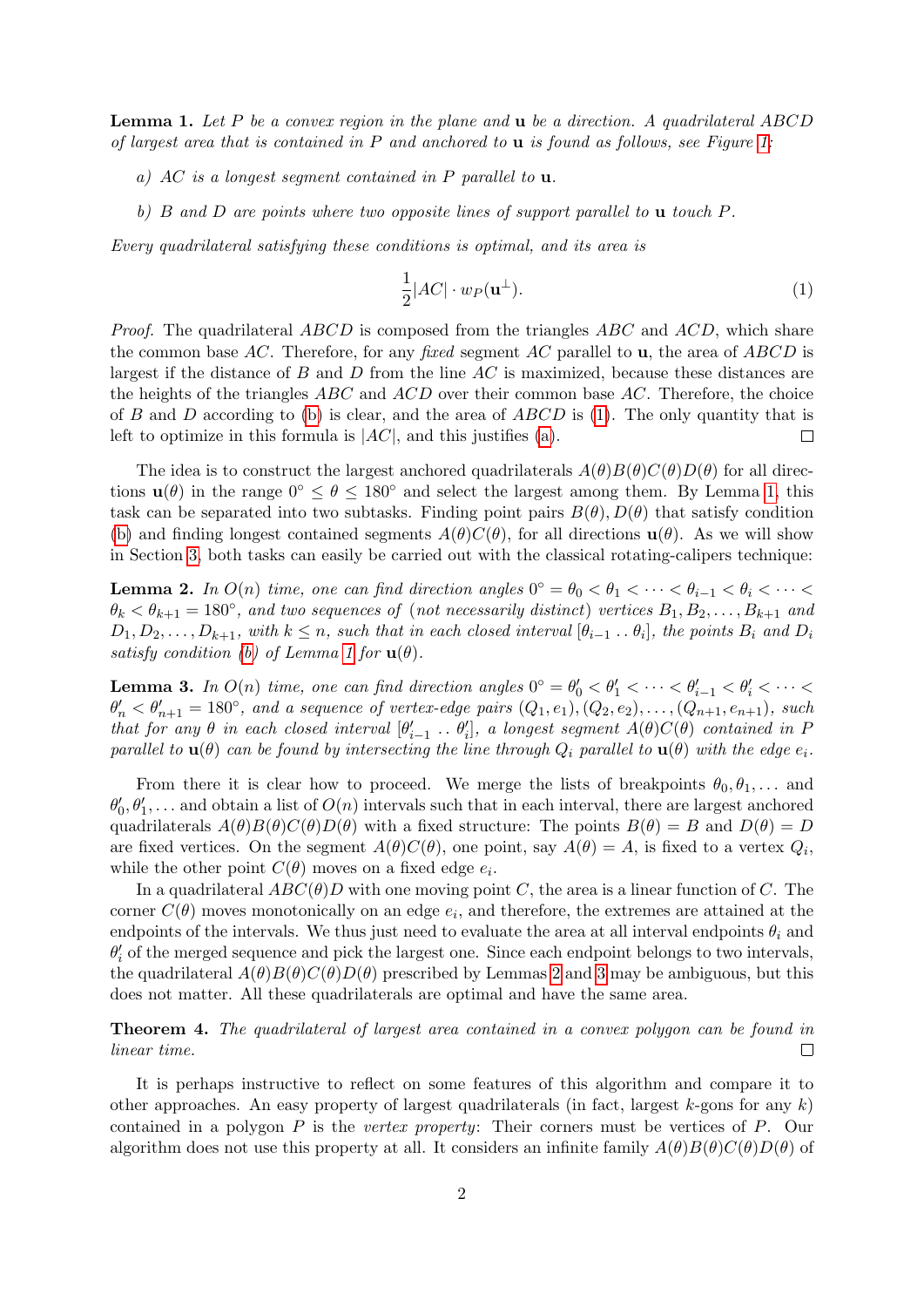quadrilaterals. Even after reducing them to a discrete set of directions (the interval endpoints  $\theta_i$ and  $\theta_i'$ ), many of these candidates don't fulfill the vertex property. Most previous algorithms for largest contained k-gons, and in particular, the algorithms of Dobkin and Snyder [\[1\]](#page-3-0), consider only k-gons with the vertex property. By concentrating on the vertex property too early, one may miss useful avenues to finding good and simple algorithms.

We may of course still use the vertex property as an "afterthought" to introduce shortcuts and simplify the implementation. For example, once the point  $C(\theta)$  lies in the middle of an edge, one can skip the area computations and fast-forward  $\theta$  until  $C(\theta)$  arrives at a vertex.

There are other possible simplifications. In practice, the two lists of breakpoints  $\theta_0, \theta_1, \ldots$  and  $\theta'_0, \theta'_1, \ldots$  need not be computed separately in advance. It is better to generate them on the fly while merging them, and to process them right away, after an appropriate initialization. We have described the algorithm in terms of angles  $\theta$  for convenience. When implementing the algorithm on a computer, it is better to avoid angle calculations and use direct comparisons of vector directions or signed areas. (Anyway, since the problem is invariant under affine transformations, angular quantities are not really suited to the problem.)

# <span id="page-2-0"></span>3 Rotating Calipers

*Proof of Lemma [2.](#page-1-3)* For  $0^{\circ} \le \theta \le 180^{\circ}$ , we let B and D be the vertices where the right and left supporting lines in direction  $\mathbf{u}(\theta)$  touch P. These vertices are unique whenever  $\mathbf{u}(\theta)$  is not is parallel to some edge of  $P$ , but they jump at these directions.

The directions  $\theta_i$  are therefore the directions for which  $\mathbf{u}(\theta_i)$  is parallel to some edge of P. There are at most n such angles. The sequence  $\theta_1, \theta_2, \ldots$  is obtained by merging the two lists of edge directions obtained from traversing the left boundary of  $P$  and the right boundary of  $P$ counterclockwise, between the extreme points in vertical direction.  $\Box$ 

For the proof of Lemma [3](#page-1-4) we need the well-known optimality criterion for the longest segment in P with a fixed direction:

**Lemma 5.** A seqment AC contained in a convex region  $P$  parallel to  $\bf{u}$  is a longest seqment with these properties if there are two parallel opposite lines of support of P that go through A and C.

*Proof.* Let f and g be two such lines of support that contain P between them. Then no segment parallel to **u** can be longer than  $AC$ , even if it just has to be contained between f and q.  $\Box$ 

The condition of the lemma is also a necessary condition for a longest segment, but we don't need this property. Instead, we will for each direction  $\mathbf{u}(\theta)$  construct a segment  $A(\theta)C(\theta)$  that satisfies the condition of the lemma.

A pair of points that admits parallel supporting lines is called antipodal. An algorithm for listing all antipodal pairs of *vertices* of a convex polygon  $P$  is given in [\[3,](#page-3-2) Section 4.2.3]. We just need to "fill the gaps" in order to get antipodal pairs for a continuous range of directions, as required by Lemma [3.](#page-1-4)

*Proof of Lemma [3.](#page-1-4)* Let f and g be two opposite lines of support in direction  $\mathbf{u}(\phi)$ , see Figure [2.](#page-3-3) We will increase  $\phi$  from  $\phi = 0^{\circ}$  to  $\phi = 180^{\circ}$  and maintain the points A and C where they touch P. Since we want these points to move continuously, we parameterize the process by a new parameter  $t = \phi + s$ , where s it the combined distance moved by  $A(t)$  and  $C(t)$  along the boundary of P since the beginning. We start with  $A(0)$  and  $C(0)$  as the lowest and highest points of P. In case of ties, we take the leftmost lowest and the rightmost highest point.